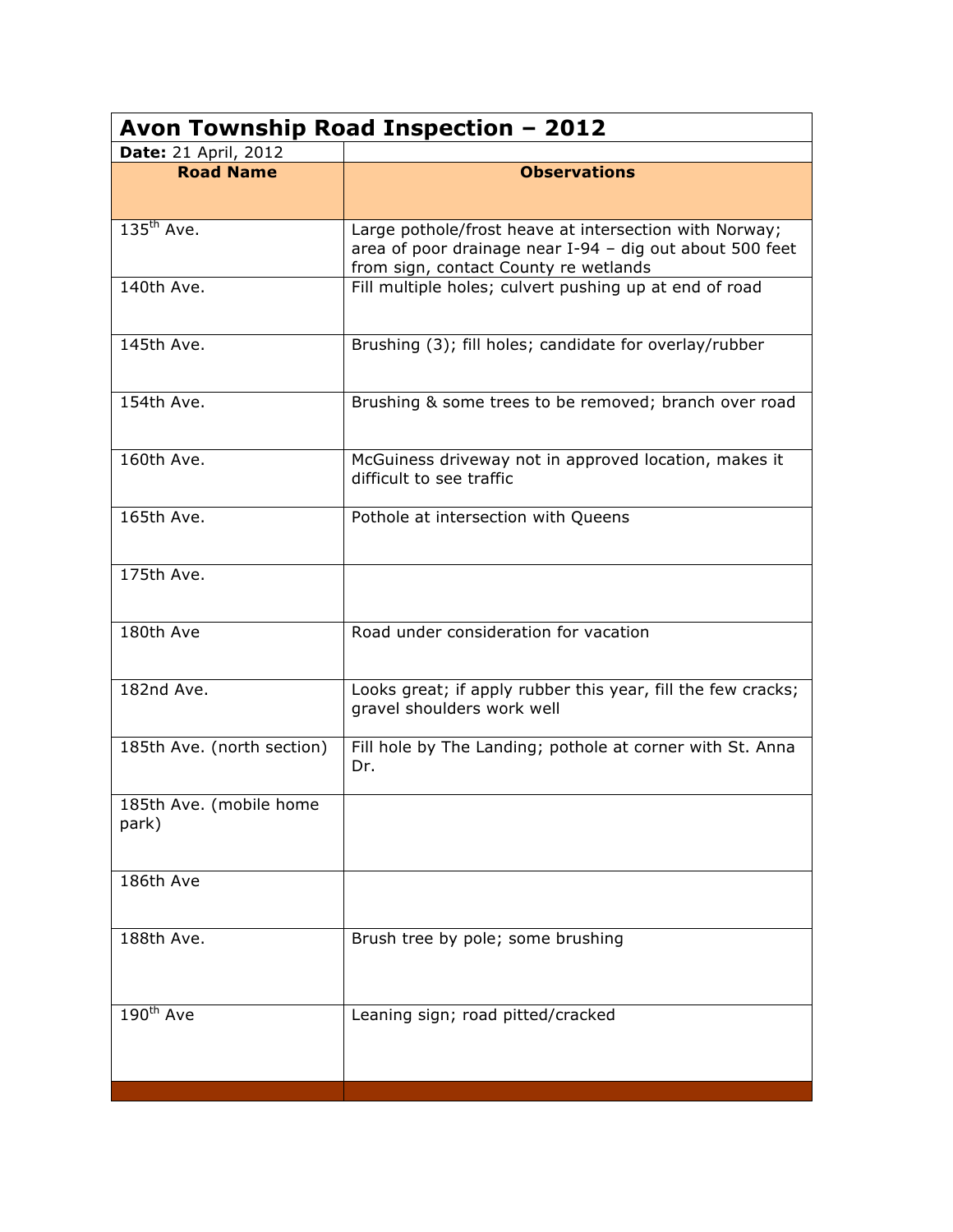| 1st St. SE                           | Road by Sparks? Fill potholes                                                                                                                                                                                                                                                         |
|--------------------------------------|---------------------------------------------------------------------------------------------------------------------------------------------------------------------------------------------------------------------------------------------------------------------------------------|
| 325th St.                            | Fill potholes; overlay candidate                                                                                                                                                                                                                                                      |
| 331st St.                            |                                                                                                                                                                                                                                                                                       |
| 332nd St.                            |                                                                                                                                                                                                                                                                                       |
| 355th St.                            |                                                                                                                                                                                                                                                                                       |
| 360th St. (E of 155,<br>Macjieski)   | Needs minimum maintenance sign                                                                                                                                                                                                                                                        |
| 360th St. (W of 155;<br>Pierskalla)  | Needs sign                                                                                                                                                                                                                                                                            |
| 360th St. (Preusser)                 | Rubber down middle; put on watch list; speed bump at<br>end of road back, breaking up on one side                                                                                                                                                                                     |
| 360 <sup>th</sup> St. (west)         | Sign down at intersection with Tower; brush near dead<br>end sign; patch on culvert; fill on curve; check with<br>Myron Felix about blading; hole by culvert near<br>Gondringer's; remove branch at intersection with Cty Rd<br>9; pothole near Cty Rd 9; signs leaning near FN 17474 |
| $363rd$ St.                          |                                                                                                                                                                                                                                                                                       |
| 365th St.                            |                                                                                                                                                                                                                                                                                       |
| $365th$ (min. maint.)                |                                                                                                                                                                                                                                                                                       |
| $365th$ (min. maint. -<br>Schirmers) |                                                                                                                                                                                                                                                                                       |
| 370th St. (W of 155)                 |                                                                                                                                                                                                                                                                                       |
| 370th St. (off Cty Rd 9)             |                                                                                                                                                                                                                                                                                       |
| 370th St. (west)                     |                                                                                                                                                                                                                                                                                       |
| $377^{\text{th}}$                    | Fill required near cul-de-sac                                                                                                                                                                                                                                                         |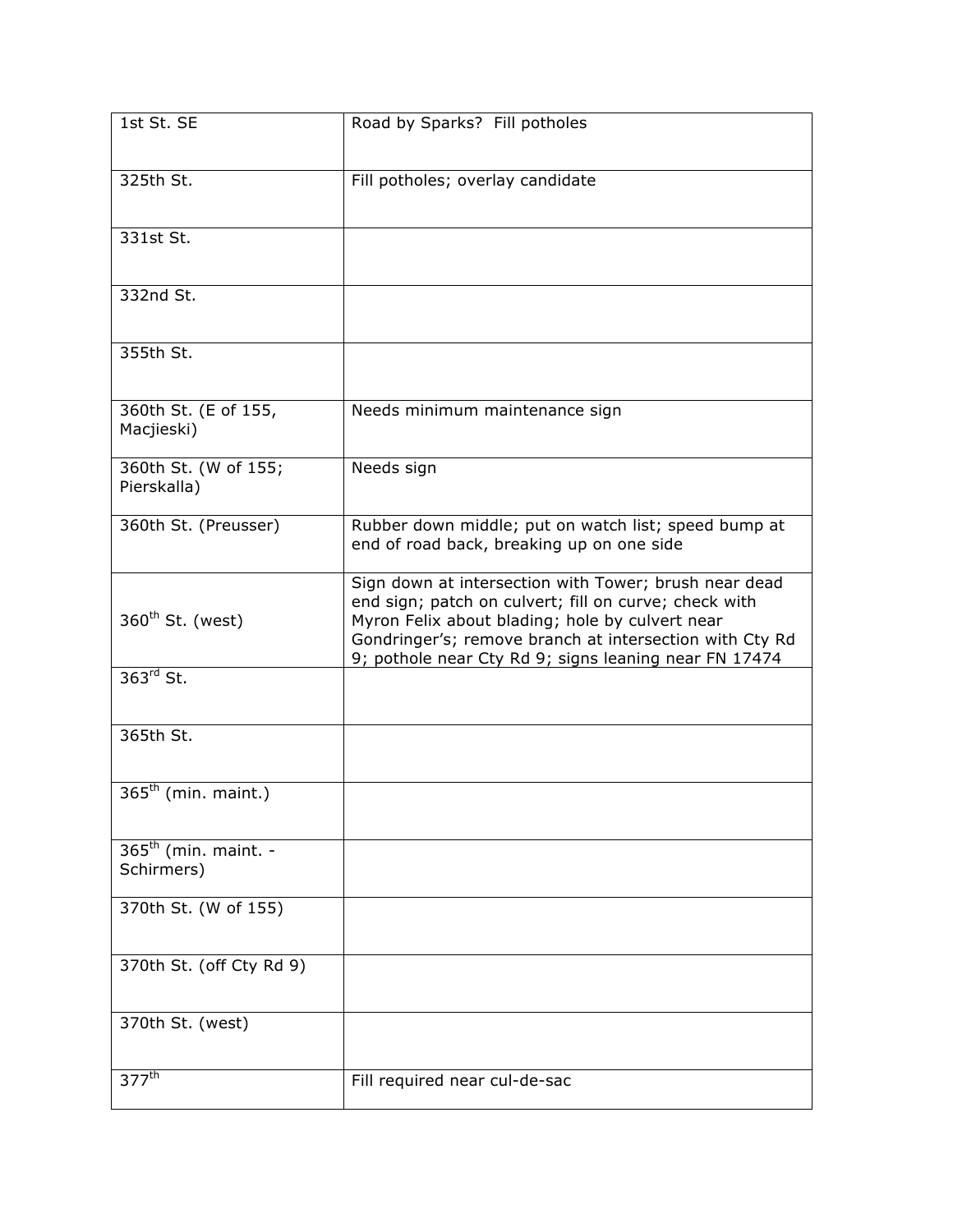| <b>Cardinals Nest</b>               | Straighten 911 sign post                                                                                                        |
|-------------------------------------|---------------------------------------------------------------------------------------------------------------------------------|
| Collegeville Road                   |                                                                                                                                 |
| <b>Highland Terrace</b>             |                                                                                                                                 |
| Koppy Lane                          | Brushing/confier branches near cul-de-sac; tar when<br>overlay road; large depression near end; checkered;<br>overlay candidate |
| Lower Spunk Lane                    | Brushing on side away from lake; overhanging branch                                                                             |
| <b>Meadow View Road</b>             |                                                                                                                                 |
| Narnia Lane                         | Pothole at entrance; private drive - first portion in good<br>shape, latter portion narrow, needs ditch, etc.                   |
| Nob Hill Drive                      |                                                                                                                                 |
| Nob Hill Drive (north)              |                                                                                                                                 |
| Noble Oak Circle                    |                                                                                                                                 |
| Nordica Road                        | Brush and overhanging branch near end of road; lay rock<br>around manhole                                                       |
| Norman Road                         |                                                                                                                                 |
| Norway Road                         | Potholes                                                                                                                        |
| Minimum maintenance -<br>Schirmer's |                                                                                                                                 |
| Orchid Court                        |                                                                                                                                 |
| Parkwood Circle                     | Crumbling near 15522 and between last patch and<br>beginning of road; dig out and use fabric                                    |
| Peach Drive                         | Gully on side of road; pothole; lots of brushing especially<br>west side; trees hanging over road                               |
| Pelican Lake Road                   | Brush pile to be chipped; wall, white fence, trees in road<br>right-of-way; trim evergreen & elm; ditch & culvert               |
| Perry Lane                          |                                                                                                                                 |
| Plum Hill Road                      | Excessive vehicles parked on property                                                                                           |
| Princewood Road                     | Prune tree by road?                                                                                                             |
| Quaker Road                         | Fill near Schirmers drive; dip on corner near Bragelman's                                                                       |
| Queens Road                         | Straighten 'Soft Shoulder' sign' brush E of 165 <sup>th</sup> on<br>corner; fix bridge delineators on both E & W approach       |